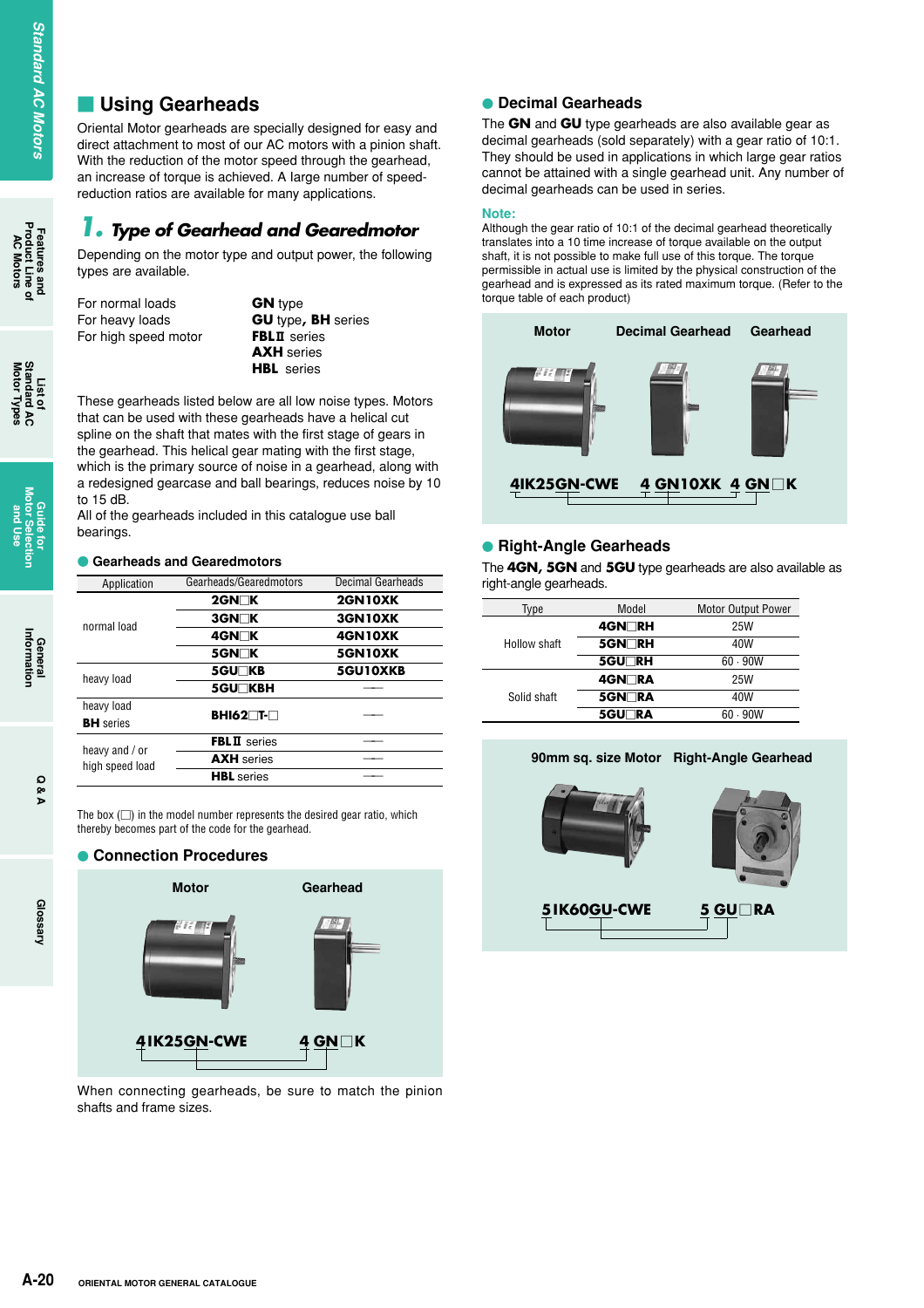# *2. Speed and Direction of Rotation*

The speed when a gearhead is directly coupled to a motor is calculated according to the following formula :

| • Speed $N_G = \frac{N_M}{I}$    |  |
|----------------------------------|--|
| $NG$ : Speed of Gearhead [r/min] |  |
| $N_M$ : Speed of motor [r/min]   |  |
| $i$ : Gear ratio of gearhead     |  |



……Same direction as the motor shaft ……Opposite direction as the motor shaft

The direction of gearhead shaft rotation may differ from motor shaft rotation depending on the reduction ratio of the gearhead.

| Gear Ratio<br>Gearhead Model        | 3 | 3.6 | 5 | 6 | 7.5 | 9 | 12.5 | 15 | 18 | 25 | 30 | 36 | 50 | 60 | 75 | 90 | 100   120   150   180 |  |
|-------------------------------------|---|-----|---|---|-----|---|------|----|----|----|----|----|----|----|----|----|-----------------------|--|
| $2GN \square K$ , $3GN \square K$ , |   |     |   |   |     |   |      |    |    |    |    |    |    |    |    |    |                       |  |
| 4GN□K, 5GN□K                        |   |     |   |   |     |   |      |    |    |    |    |    |    |    |    |    |                       |  |
| 5GU□KB                              |   |     |   |   |     |   |      |    |    |    |    |    |    |    |    |    |                       |  |
| 5GU□KBH                             |   |     |   |   |     |   |      |    |    |    |    |    |    |    |    |    |                       |  |
| $BH162$ $T$                         |   |     |   |   |     |   |      |    |    |    |    |    |    |    |    |    |                       |  |

Connection of a decimal gearhead reduces the speed by 10 : 1 but does not affect the direction of rotation.

<sup>●</sup> Refer to page A-180 for further detail on the right-angle gearheads.

| Model                                                                             | Gear Ratio | 10 | 15 | 20 | 30 | 50 | 100 | 200 |
|-----------------------------------------------------------------------------------|------------|----|----|----|----|----|-----|-----|
| FBL575CY- $\Box$ , FBL5120CY- $\Box$<br>$AXH230KC$ - $\Box$ , $AXH450KC$ - $\Box$ |            |    |    |    |    |    |     |     |
| $HBL560N$ - $\Box$ , HBL5100N- $\Box$                                             |            |    |    |    |    |    |     |     |
| AXH015K-□                                                                         |            |    |    |    |    |    |     |     |

## *3. Output Torque of Gearmotor*

The output torque when a gearhead is directly connected is calculated as follows :

- **Torque**……*T<sub>G</sub>* =  $T_M \times i \times n$ 
	- *TG* : Output Torque at Gear Shaft [N**.**m]
	- *TM* : Motor Torque [N**.**m]
	- *i* : Gear Ratio of Gearhead
	- $\eta$ : Gearhead Efficiency

#### **• Gearhead Efficiency**

| Gear Ratio<br><b>Gearhead Model</b> | 3   | 3.6 | 5   | 6 | 7.5 | 9 | 12.5 | 15  | 18  | 25  | 30 | 36 | 50  | 60  | 75  | 90 | 100 | 120 |     | 150 180 |
|-------------------------------------|-----|-----|-----|---|-----|---|------|-----|-----|-----|----|----|-----|-----|-----|----|-----|-----|-----|---------|
| $2GN \square K$ , $3GN \square K$ , |     | 81% |     |   |     |   |      |     | 73% |     |    |    |     | 66% |     |    |     |     |     |         |
| $4GN \square K$ , $5GN \square K$   |     |     |     |   |     |   |      |     |     |     |    |    |     |     |     |    |     |     |     |         |
| 5GU□KB                              |     |     | 81% |   |     |   |      | 73% |     | 66% |    |    |     |     | 59% |    |     |     |     |         |
| 5GU□KBH                             |     |     |     |   |     |   |      |     | 66% |     |    |    | 59% |     |     |    |     |     |     |         |
| $BH162$ <sup>-</sup>                | 90% |     | 90% |   | 90% |   |      | 86% |     | 86% |    |    | 81% |     | 81% |    | 81% |     | 81% |         |

Gearhead efficiency of all the decimal gearheads is 81%.

● Refer to page A-180 for further detail on the right-angle gearheads.

| Gear Ratio<br>Model                                                                                                                 | 5 | 10  | 15 | 20 | 30  | 50  | 100 200 |     |
|-------------------------------------------------------------------------------------------------------------------------------------|---|-----|----|----|-----|-----|---------|-----|
| FBL575CY- $\Box$ , FBL5120CY- $\Box$<br>$AXH230KC$ - $\Box$ , $AXH450KC$ - $\Box$<br>HBL560N- <sup>1</sup> , HBL5100N- <sup>1</sup> |   | 90% |    |    |     | 86% |         | 81% |
| $AXHO15K-$                                                                                                                          |   | 90% |    |    | 86% | 81% |         |     |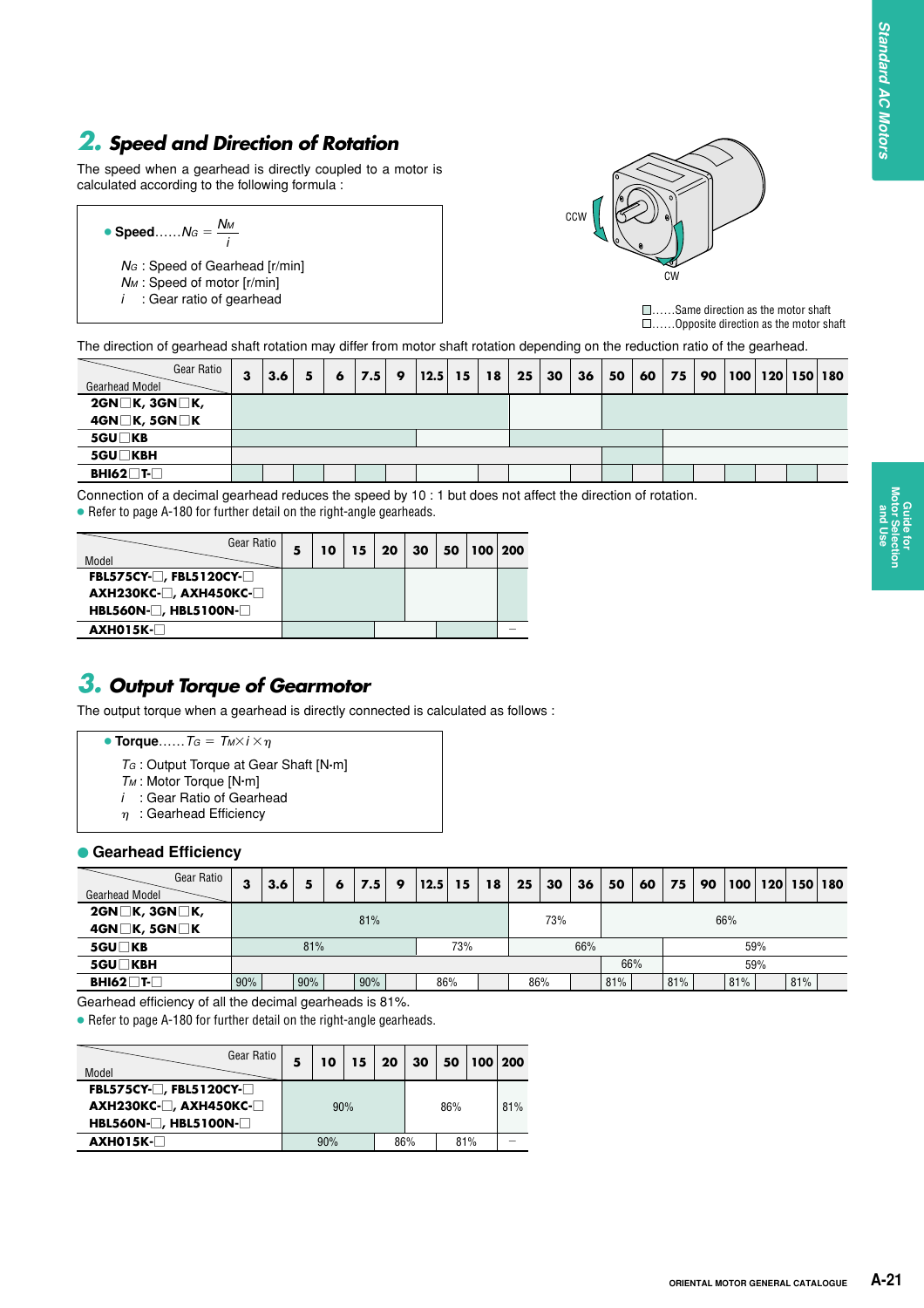### **• Maximum Permissible Torque**

Since the output torque of the gearhead increases proportionally with the reduction of speed, a high gear ratio will result in an output torque that cannot be handled by physical construction of the gearhead. The maximum permissible torque of the gearhead and the speed-reduction ratio is as follows:



**Example:** If induction motor **4IK25GN-CWE** is combined with gearhead **4GN100K**, the output torque is... The rated torque of motor **4IK25GN-CWE** is 205mN·m. The gearhead output torque is calculated using the equation on the previous page.

| Output torque | $T_G = T_M \times i \times \eta$ |
|---------------|----------------------------------|
|               | $= 0.205 \times 100 \times 0.66$ |
|               | $= 13.53$ N $\cdot$ m            |

The maximum permissible torque for **4GN100K** is 8.0 N·m as shown in the diagram above. Therefore, the load torque that can be exerted is only 8.0 N·m even if the gearhead has theoretical output torque is 13.53 N·m.

### *4. Permissible Load Inertia for Gearheads*

When a high load inertia (J) is connected to a gearhead, high torques are exerted instantaneously on the gearhead when starting up in frequent, discontinuous operations (or when stopped by an electromagnetic brake).

Excessive impact loads can be the cause of gearhead or motor damage.

The table shown below gives values for permissible inertial load on the motor shaft. Use the motor and gearhead within these parameters.

The permissible inertial load value shown for three-phase motors is the value when reversing after a stop. The permissible (J) on the gearhead output shaft is calculated with the following equation. The life of the gearhead when

operating at the permissible inertial load with instantaneous stops of the motors with electromagnetic brakes is at least 2 million cycles.

|  | • Permissible Inertia Load |  |  |
|--|----------------------------|--|--|
|--|----------------------------|--|--|

Gear ratio 1/3 ~ 1/50 ………………*J<sub>G</sub>* = *JM*×*i<sup>2</sup>* 

Gear ratio 1/60 or higher …………*JG JM2500*

- $J_G$ : Permissible J (kg·m<sup>2</sup>) on the gearhead output shaft  $J_M$ : Permissible J (kg·m<sup>2</sup>) on the motor shaft
- *i* : Gear ratio (Example :  $i = 3$  means the gear ratio of 1/3 )

### **<Permissible Load Inertia on the motor shaft> • AC Motor**

|              |              |                     | Permissible Inertial Load                         |
|--------------|--------------|---------------------|---------------------------------------------------|
| No. of Phase | Frame Size   | <b>Output Power</b> | at Motor Shaft                                    |
|              |              | (W)                 | J ( $\times$ 10 <sup>-4</sup> kg·m <sup>2</sup> ) |
|              | 60mm sq.     | 6                   | 0.062                                             |
|              | 70mm sq.     | 15                  | 0.14                                              |
|              | 80mm sq.     | 25                  | 0.31                                              |
| Single-Phase |              | 40                  | 0.75                                              |
|              | 90mm sq.     | 60                  | 1.1                                               |
|              |              | 90                  | 1.1                                               |
|              | $104$ mm sq. | 200                 | 2.0                                               |
|              | 80mm sq.     | 25                  | 0.31                                              |
| Three-Phase  |              | 40                  | 0.75                                              |
|              | 90mm sq.     | 60                  | 1.1                                               |
|              |              | 90                  | 1.1                                               |

## *5. Service Life of a Gearhead*

The service life of a gearhead is reached when power can no longer be transmitted because the bearing's mechanical life has ended. Therefore, the actual life of a gearhead varies depending on the load size, how the load is applied, and the allowable speed of rotation. Oriental Motor defines service life under certain conditions as "rated lifetime," based on which the useful life under actual operation is calculated according to load conditions and other factors.

#### **• Rated Lifetime**

Oriental Motor defines the rated lifetime as the service life of a gearhead under the following operating conditions:

[Operating conditions] Torque: Permissible torque Load: Uniform continuous load Input rotational speed: Reference-input rotational speed : Rotational speed at the rated lifetime of each gear type Overhung load: Permissible overhung load

Thrust load: Permissible thrust load

[Table 1: Rated Lifetime per Gear Type]

| Series/Motor type      | Gear type                                                              | Reference-input rotational speed   Rated lifetime (L1) |            |  |  |
|------------------------|------------------------------------------------------------------------|--------------------------------------------------------|------------|--|--|
| AC motor               | <b>GN. GU</b> gear type<br><b>BH</b> (parallel shaft) combination type | 1500r/min                                              | 5000 hrs.  |  |  |
| <b>Brushless motor</b> | <b>GFB. GFH</b> combination type                                       | 3000r/min                                              |            |  |  |
|                        | <b>BH</b> (right angle) combination type                               | 1500r/min                                              | 10000 hrs. |  |  |

### **• Estimating Lifetime**

Lifetime under actual conditions of use is calculated based on the permissible rotational speed, load size and load type, using the following formula:

L(lifetime) = 
$$
L_1 \times \frac{K_1}{(K_2)^3 \times f}
$$
 (h)

*L1*: Rated lifetime [hrs.]

See Table 1 to find the applicable rated lifetime from the type of gear.

*K1*: Rotational speed coefficient

The rotational speed coefficient (*K1*) is calculated based on the reference-input rotational speed listed in Table 1 and the actual-input rotational speed.

 $K_I$   $=$   $\frac{\text{Reference-input rotational speed}}{\text{Actual-input rotation speed}}$ 

*K2*: Load factor

The load factor (*K2*) is calculated based on actual operating torque and the allowable torque for each gear.

**Features and Product Line of AC Motors**

**List of Motor Types Standard AC** 

Ē ā

**Guide for Motor Selection and Use**

> **General**<br>Information **Information**

> > **Q & A**

**Glossary**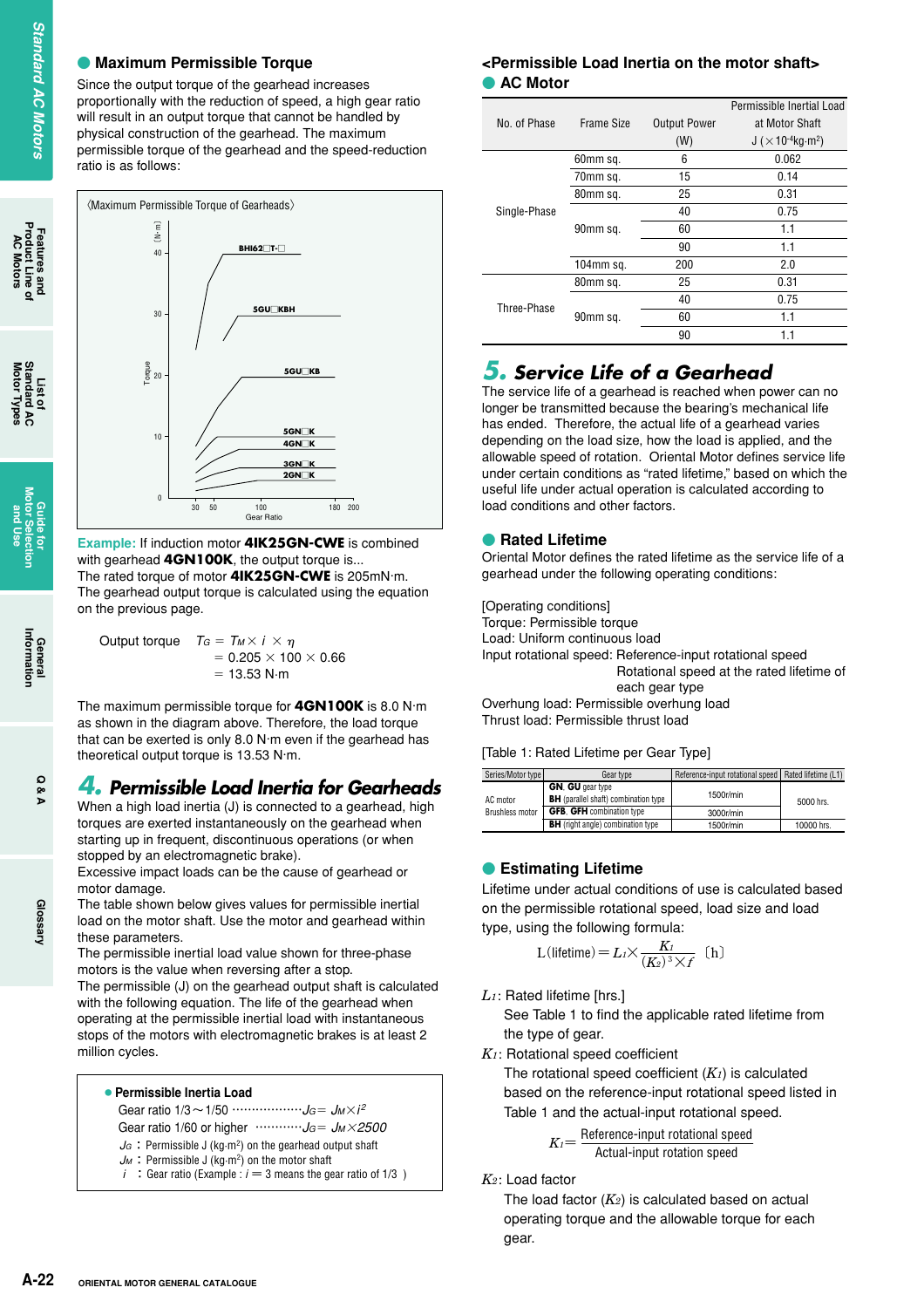**Guide for Motor Selection and Use**

The average torque may be considered operating torque if the gear is subjected to load while starting and stopping only, as when driving an inertial body. The calculation of average torque is explained later in this section.

Operating torque Permissible torque *K2***<sup>=</sup>**

Permissible torque is per the specified values listed in the product catalogue and operating manual.

#### *f* : Load-type factor

The factor (*f*) may be determined based on load type, using the following examples as a reference:

| Load type     | Example                                                            |     |  |  |
|---------------|--------------------------------------------------------------------|-----|--|--|
| Uniform load  | $\cdot$ One-way continuous operation                               |     |  |  |
|               | . For driving belt conveyors and film rollers that are subject to  |     |  |  |
|               | minimal load fluctuation.                                          |     |  |  |
| Light impact  | $\cdot$ Frequent starting and stopping                             |     |  |  |
|               | . Cam drive and inertial body positioning via stepping motor       | 1.5 |  |  |
| Medium impact | · Frequent instantaneous bidirectional operation, starting and     |     |  |  |
|               | stopping of reversible motors                                      |     |  |  |
|               | · Frequent instantaneous starting and stopping of brushless motors |     |  |  |

《Notes regarding the effects of overhung load and thrust load》

- The above estimated lifetime is calculated according to the overhung and thrust loads, which are in proportion to a given load factor. For example, if the load factor is 50 percent, the lifetime is calculated using 50-percent overhung and thrust loads.
- The actual life of a gearhead having a low load factor and a large overhung or thrust load will be shorter than the value determined through the above equation.

### **• Operating Temperature**

An increase in gearhead temperature affects the lubrication of the bearing. However, since the effect of temperature on gearhead life varies according to the condition of the load applied to the gearhead bearings, model number and many other factors, it is difficult to include the temperature effect in the equation to estimate the lifetime, which was described earlier.

The graph shows the temperature effect on the gearhead bearings. The gearhead life is affected when the gearbox's surface temperature is 55˚C or above.



#### - **Notes**

In some cases a lifetime of several ten thousand hours may be obtained from the calculation. Use the estimated life as a reference only.

The above life estimation is based on the reasoning of bearing life.

An application in excess of the specified value may adversely affect parts other than the bearings. Use the product within the range of specified values listed in the product catalogue or operating manual.

### *6. Permissible Overhung Load and Permissible Thrust Load*

"Overhung load" refers to load placed on the output shaft as shown in the figure below. The "thrust load" is a load applied in the axial direction of the output shaft. Since the overhung load and thrust load have a great influence on the life of the bearings and strength of the shaft, be careful not to exceed the maximum values shown in the chart below.



• Overhung Load.....
$$
W = \frac{K \times T \times t}{\gamma}
$$

- *W* : Overhung Load [N]
- *K* : Load Coefficient for Driving Method (See table below)
- *T* : Torque at Gearhead Output Shaft [N.m]
- *f* : Service Factor
- $\gamma$ : Effective Radius of Gear or Pulleys [m]

| <b>Drive System</b>   | K    |
|-----------------------|------|
| Chain or toothed belt |      |
| Gear                  | 1.25 |
| V-helt                | 1.5  |
| Flat helt             | 25   |

Take precautions so that the overhung load as calculated by the above equation does not exceed the permissible values given in the table to the right. If the overhung load greatly exceeds the permissible value, it will lead to the shortening of bearing life or damage to the bearing, as well as warping or breaking the output shaft after continued heavy load. In such situations, a support such as the one shown below must be designed to take up the overhung load.

Since connecting a transmission mechanism directly to the output shaft exerts an unbalanced load on the shaft, connect mechanisms as close to the gearhead as possible.